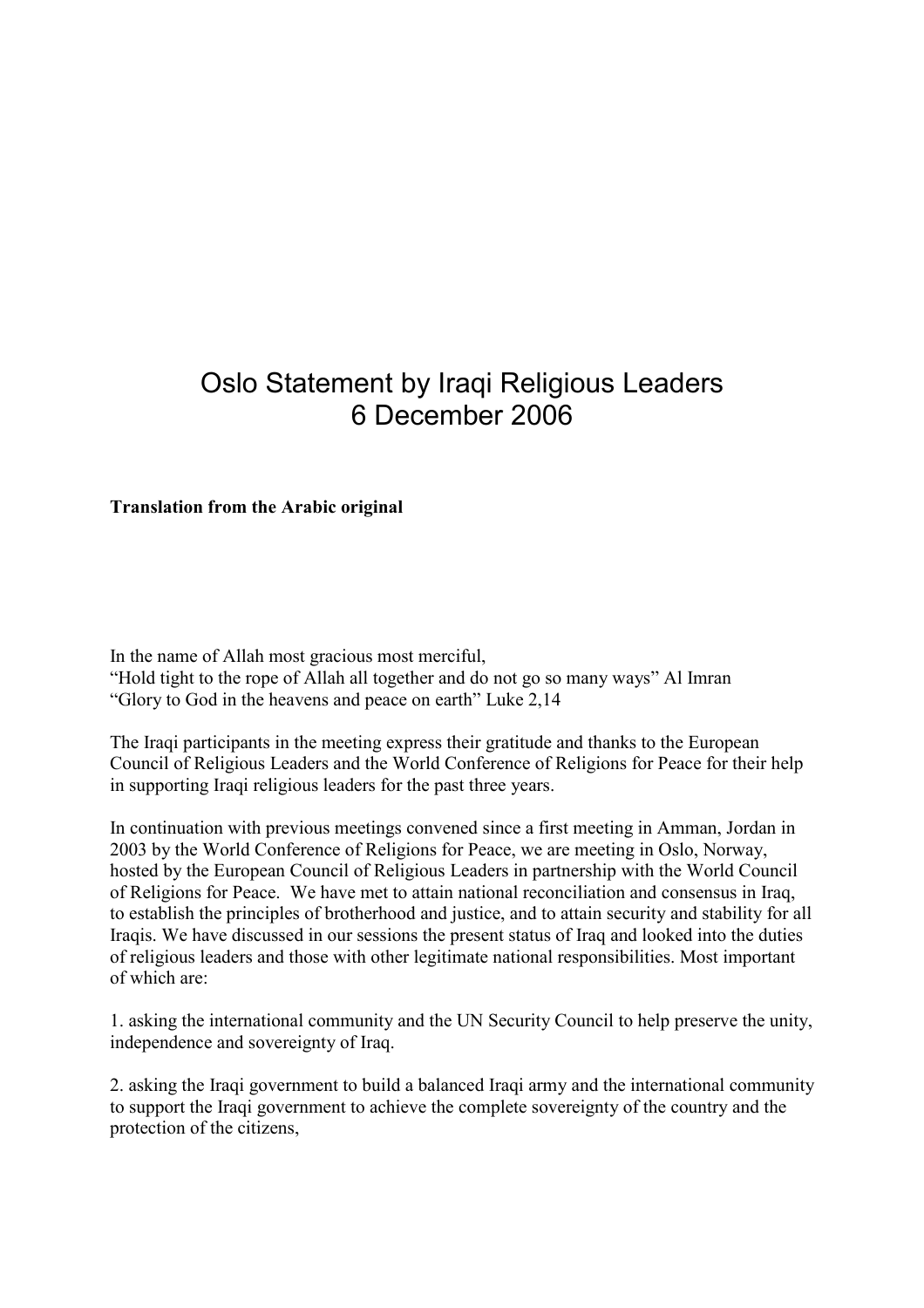3. calling for the distinction to be made between terrorism, killing, destruction, forced displacement and kidnapping, and the legitimate resistance recognized by international law against the forces of occupation.

4. firmly rejecting labelling people "infidels" and using this label as a pretext for killing or assaulting them by any means or attacking their holy places; committing ourselves to stand together to face these criminal acts.

5. acknowledging the importance to work in accord with the articles of the Mecca Statement.

6. asking the Iraqi government to prevent all illegitimate armed groups and individuals.

7. spreading the spirit of dialogue and sectarian and religious tolerance and peace and coexistence between all the Iraqi people.

8. emphasising the principle of respecting the other party's opinion and making use of expertise of the others in matters of difference.

9. standing firmly against every person or group who tries to spread discord and extremism, be it religious, sectarian or other, and also opposing anybody who does not have a good will towards the Iraqi people. Spreading the notion that Iraqis are all one nation and communicating that to the media to attain our goals.

10. confronting the media that spreads divergence and conflict between the citizens of Iraq,

11. emphasising the prohibition of the shedding of Iraqi blood, and calling upon religious leaders to continue to issue fatwas to this effect, according to the Allmighty's saying in the Holy Qur'an: "He who kills intentionally a believer, his punishment would be hellfire, where he will stay for ever with the anger of Allah and the curse where a lot of torture is waiting for him." Al Annisa.

12. calling upon all who believe in Allah and the Day of Judgement to work hard to free all kidnapped persons, and asking the competent authorities to release all the detainees who were not indicted with any crime.

13. emphasizing the fact that the Iraqi government must carry out its responsibilities towards the families of martyrs and the displaced and give them the suitable compensation morally and materially.

And in conclusion, we pledge to Allah to work according to what has been agreed upon in this communiqué for the benefit of the national reconciliation, peace, and love between all the people of Iraq.

Oslo, 6 December 2006,